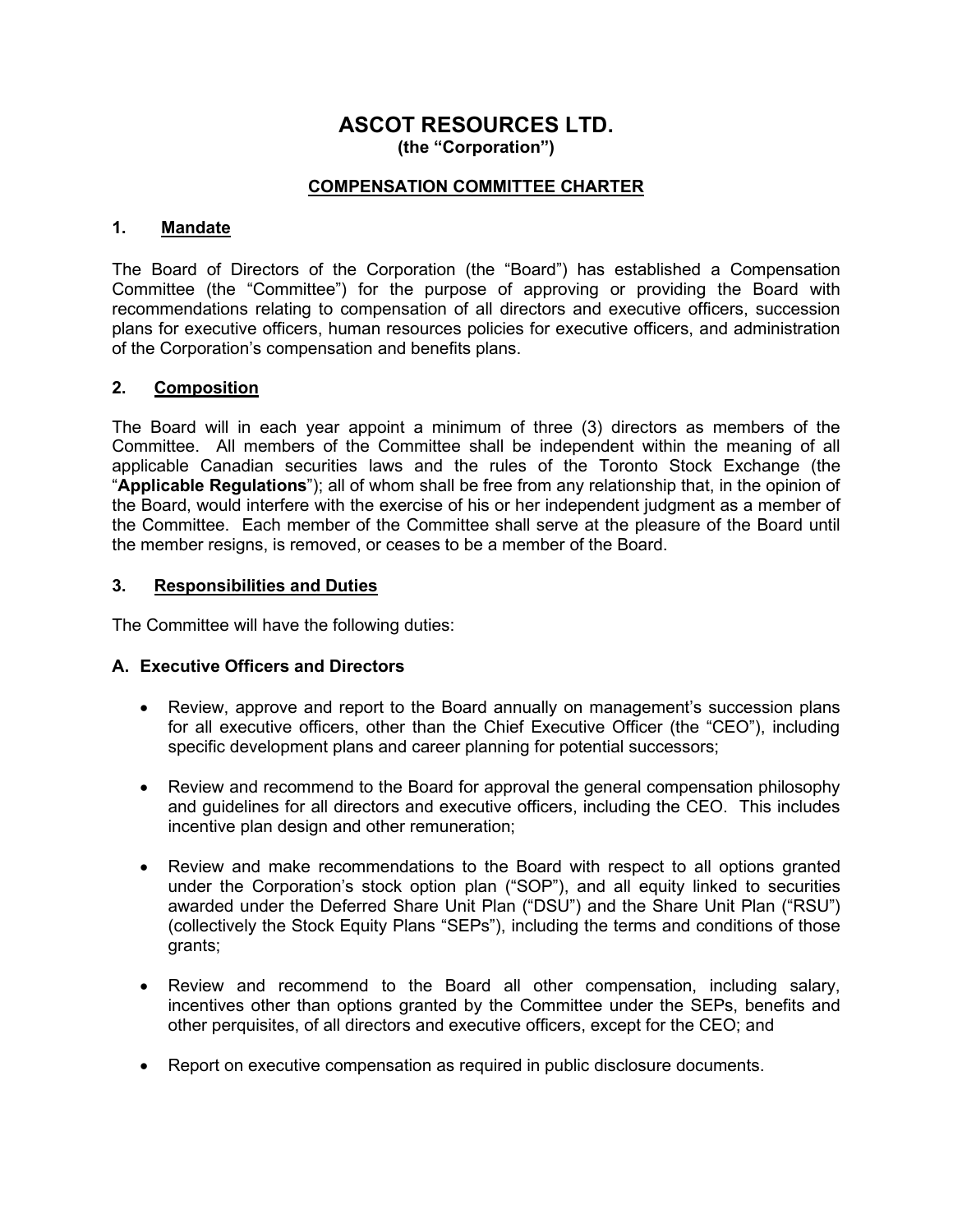### **B**. **CEO**

- Review and approve corporate goals and objectives relevant to CEO compensation, evaluate the CEO's performance in light of those corporate goals and objectives, consider the Corporation's Governance and Nomination Committee's report respecting the CEO's performance, approve and report to the Board any grants of options to the CEO under the SEPs based on this evaluation, and recommend to the Board the CEO's overall compensation level based on this evaluation, including salary, incentives, benefits and other perquisites.
- Notwithstanding any provisions contained herein to the contrary, the CEO shall not be permitted to attend the Committee's deliberations or vote in relation to the CEO's compensation.

# **C**. **Corporate Human Resources**

• Establish compensation and recruitment policies and practices for the Corporation's executive officers, including establishing levels of salary, incentives, benefits and other perquisites provided to executives of the Corporation and its subsidiaries; provided, however, that the compensation of individual executive officers, shall be subject to the Board's approval.

#### **D**. **Compensation Plans**

- Administration of the Corporation's SEPs, and making recommendations of awards under the Corporation's SEPs, and, without limiting the foregoing, will have the following responsibilities with respect thereto:
	- Report to the Board on all matters relating to the Corporation's SEPs;
	- Interpret and administer the SEPs as provided in the SEPs (and within this Charter);
	- Make recommendations to the Board of awards to eligible persons;
	- Make recommendations to the Board as to the exercise price, vesting terms, limitations, restrictions, and conditions of awards to eligible persons;
	- Make recommendations to the Board with respect to the amendment of the SEPs;
	- Make recommendations to the Board to establish, amend and rescind any rules and regulations relating to the SEPs;
	- Make determinations deemed necessary or desirable for the administration of the SEPs and make such recommendations to the Board; and
	- Correct any deficiency, inconsistency or omission in the SEPs.
- Administration of any other compensation and benefits plans, if and to the extent that such administration is delegated to the Committee by the Board.

# **E. Outside Advisors**

• The Committee will have the power to engage and compensate, at the Corporation's expense, and with the approval of the Chair, a compensation consultant, legal counsel, other advisor or expert ("Outside Advisor") to the Compensation Committee as it deems necessary or advisable to permit it to carry out its duties and will notify the Board of its actions in this regard. The Committee may select an Outside Advisor to the Committee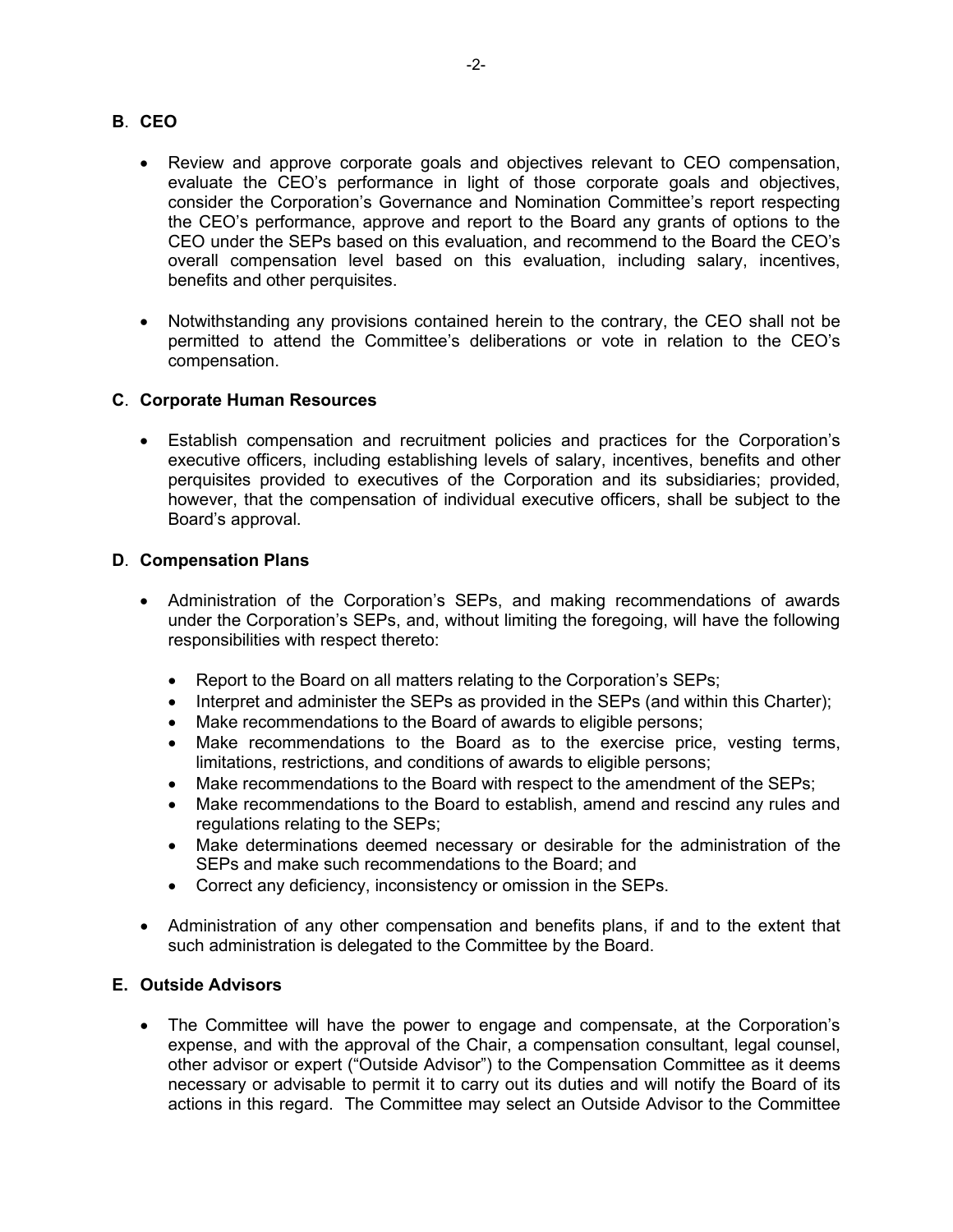only after taking into consideration all relevant factors that affect the independence of an Outside Advisor, which shall include:

• The provision of other services to the Corporation by the person that employs the Outside Advisor.

The amount of fees received from the Corporation by the person that employs the Outside Advisor, as a percentage of the total revenue of the person that employs the Outside Advisor.

- The policies and procedures of the person that employs the Outside Advisor that are designed to prevent conflicts of interest.
- Any business or personal relationship of the Outside Advisor with a member of the Committee.
- Any securities of the Corporation owned by the Outside Advisor.
- Any business or personal relationship of the Outside Advisor or the person employing the Outside Advisor with an executive officer of the Corporation.
- The Committee shall be directly responsible for the appointment, compensation, and oversight of the work of Outside Advisors.

# **F. Public Disclosure**

• The Committee shall review all executive compensation disclosure before the Corporation publicly discloses this information.

# **G. Annual Review**

The Committee will annually review and re-assess the adequacy of this Charter and recommend updates to this Charter and will receive approval of all changes from the Board.

#### **H. Shareholder Engagement**

• The Committee Chair will participate in shareholder engagement in regards to matters arising in respect to the Committee's responsibilities.

# **4. Chair**

The Board shall designate one Committee member (an independent director) to act as the chair of the Committee (the "**Chair**"). In the Chair's absence, the Committee may select another member to act as Chair by a majority vote in order to transact business at a meeting of the Committee. The Chair will not have a casting vote.

The Chair shall lead all Committee meetings, ensure the fulfillment of the Committee's mandate and report on Committee activities to the Board.